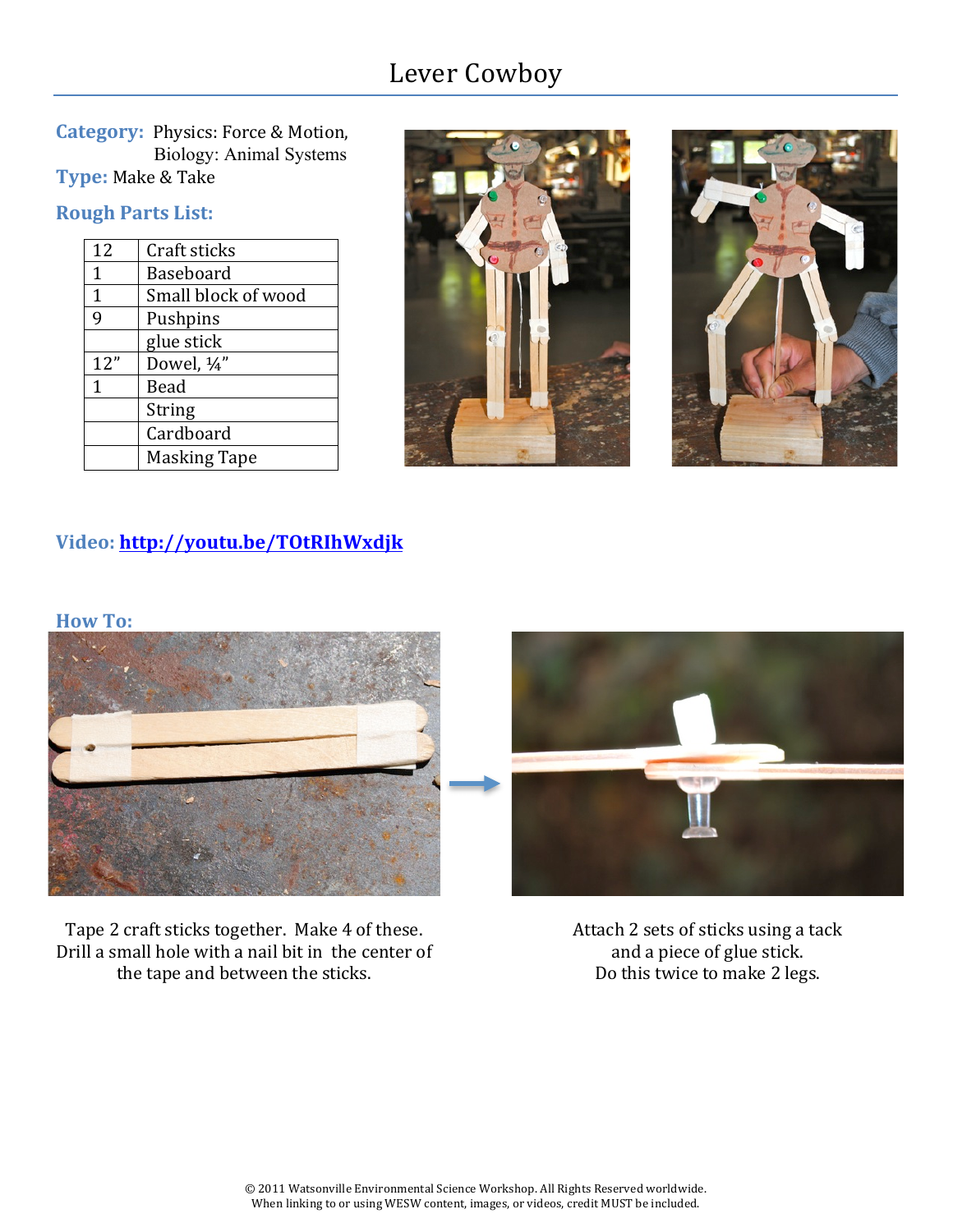

Cut 4 sticks in half and tape 2 halves together, do this for all 4 sticks.



Glue a long piece of string to the tip of each of the limbs, well above the hole.



Connect the arms and legs to the body.



Attach 2 sets of short sticks using a tack and a piece of gluestick, do this twice.



Draw and cut out a body.



Place a bead near the bottom edge of the back side of the body and thread the strings through it.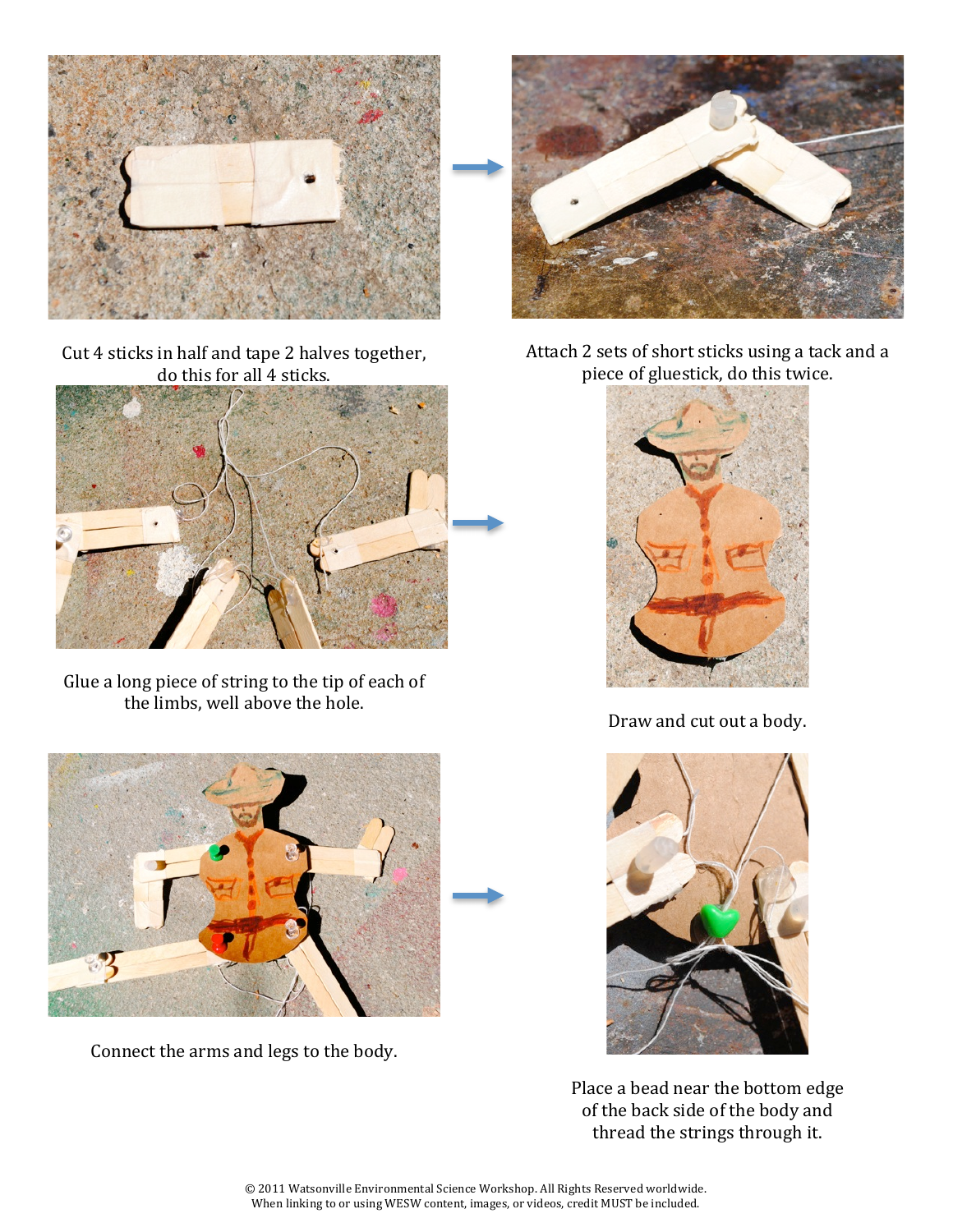

Drill a holes in the baseboard and



a small piece of wood.  $\blacksquare$  connect the two pieces with a dowel.



Attach your character to its stand.

#### **Fine Points:**

- $\rightarrow$  The holes in the arms and legs must be big enough so that they swing easily, not tight. If they are tight and don't move easily, make them bigger.
- $\rightarrow$  The strings must be held in a position lower than all the levers.
- $\rightarrow$  Each string should be glued to the corner and not the middle of a craft stick.

#### **Concepts Involved:**

- Levers are sticks or bars that turn around a single point.
- Levers can make work easier by increasing the force or the distance the force moves. Levers also change the direction of force; in this project, you pull down but the arms and legs go up.
- Real bone-muscle systems also work this way: each has a point it turns around called the joint. The bone is the bar, and the muscle pulls on the bone to make it move.

#### **Focus Questions:**

- 1. What would happen if you put the pushpin for each arm or leg exactly in the center of that arm or leg?
- 2. Can you think of another way to get the bear to move its arms or legs?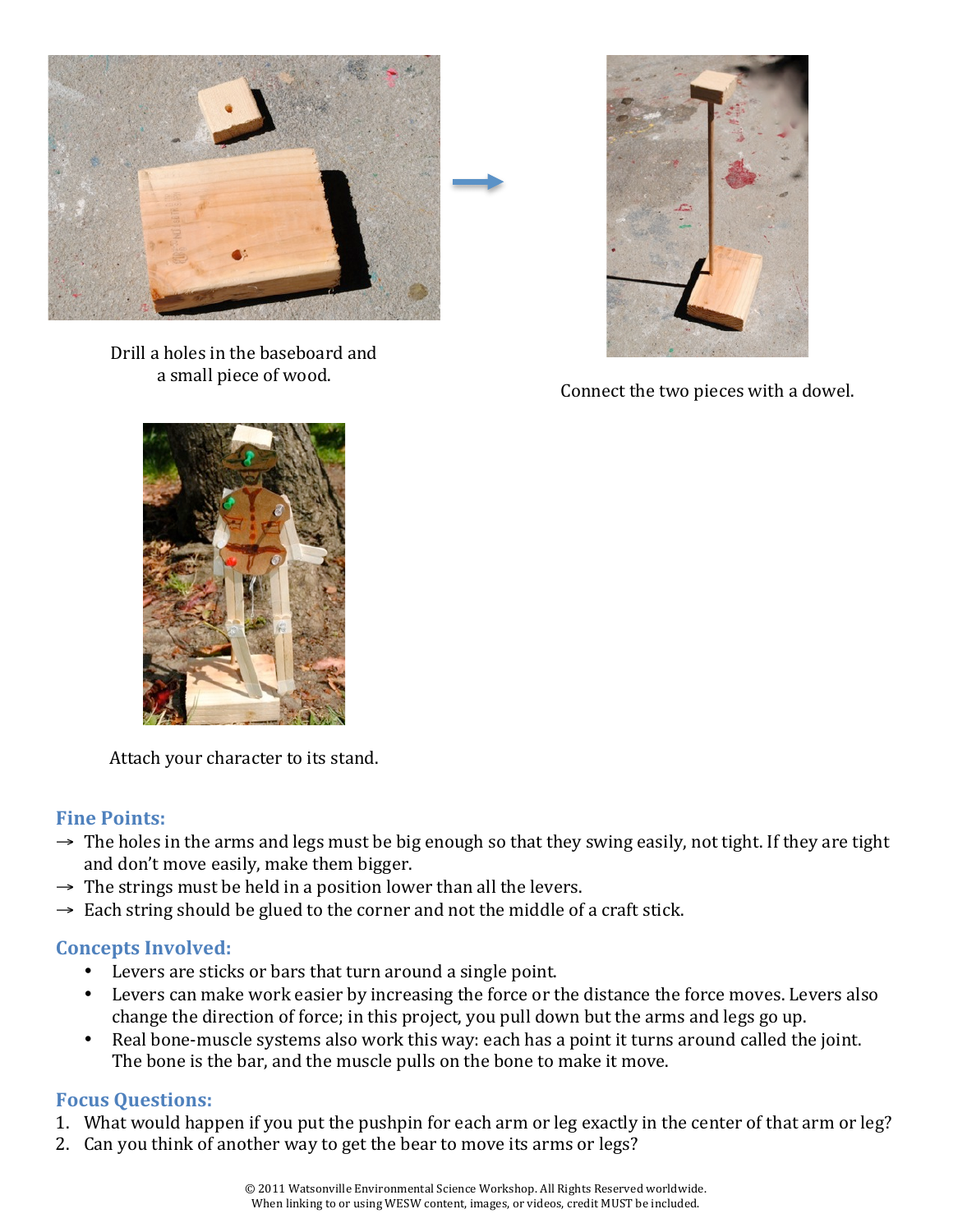- 3. Which can you lift with more, your bicep (in front of your upper arm) or your tricep (in back of your upper arm?
- 4. When you lift something with your arm, using your bicep muscle, can you keep your tricep completely loose, or does it always tighten up?

## **Elaboration:**

Sea cucumbers and slugs don't have bones. They're called invertebrates and all they can do is slide around. "Animals with bones, like fish and humans, are called vertebrates." Bones help us move in many different ways.

Most bones have muscles pulling on them. Muscles are attached to bones by tendons. Muscles contract and pull on the tendons at each end of itself, which pull on other bones. Bones are held together by ligaments. A place where two or more bones come together is called a joint.

In this project, the pushpins are the joints and the strings are the tendons. Your pull is the muscle. Each arm and leg is a lever that moves when you pull on it. It is set up like most bone-muscle systems in your body so that the muscle (you) only have to pull a short distance to get a large movement out of the bone. Muscles are able to pull hard, but not for much of a distance. They never push, only pull.

When one muscle is pulling, the other muscles can be completely limp. You can try this by lifting up a chair and checking which muscle is tight. Sometimes you are tensing more muscles than you need to. But other times, you really do need several muscles to perform a certain motion.

## **Links to k-12 CA Content Standards:**

#### Grades k-8 Standard Set Investigation and Experimentation

Scientific progress is made by asking meaningful questions and conducting careful investigations. As a basis for understanding this concept and addressing the content in the other strands, students should develop their own questions and perform investigations.

Grades k-12 Mathematical Reasoning:

- 1.0 Students make decisions about how to approach problems:
- 1.1 Analyze problems by identifying relationships, distinguishing relevant from irrelevant information, sequencing and prioritizing information, and observing patterns.
- 1.2 Determine when and how to break a problem into simpler parts.
- 2.0 Students use strategies, skills, and concepts in finding solutions:
- 2.1 Use estimation to verify the reasonableness of calculated results.
- 2.2 Apply strategies and results from simpler problems to more complex problems.
- 2.3" Use a variety of methods, such as words, numbers, symbols, charts, graphs, tables, diagrams, and models, to explain mathematical reasoning.
- 2.5 Indicate the relative advantages of exact and approximate solutions to problems and give answers to a specified degree of accuracy.
- 3.0 Students move beyond a particular problem by generalizing to other situations:
- 3.1 Evaluate the reasonableness of the solution in the context of the original situation.
- 3.2 Note the method of deriving the solution and demonstrate a conceptual understanding of the derivation by solving similar problems.
- 3.3 Develop generalizations of the results obtained and apply them in other circumstances.